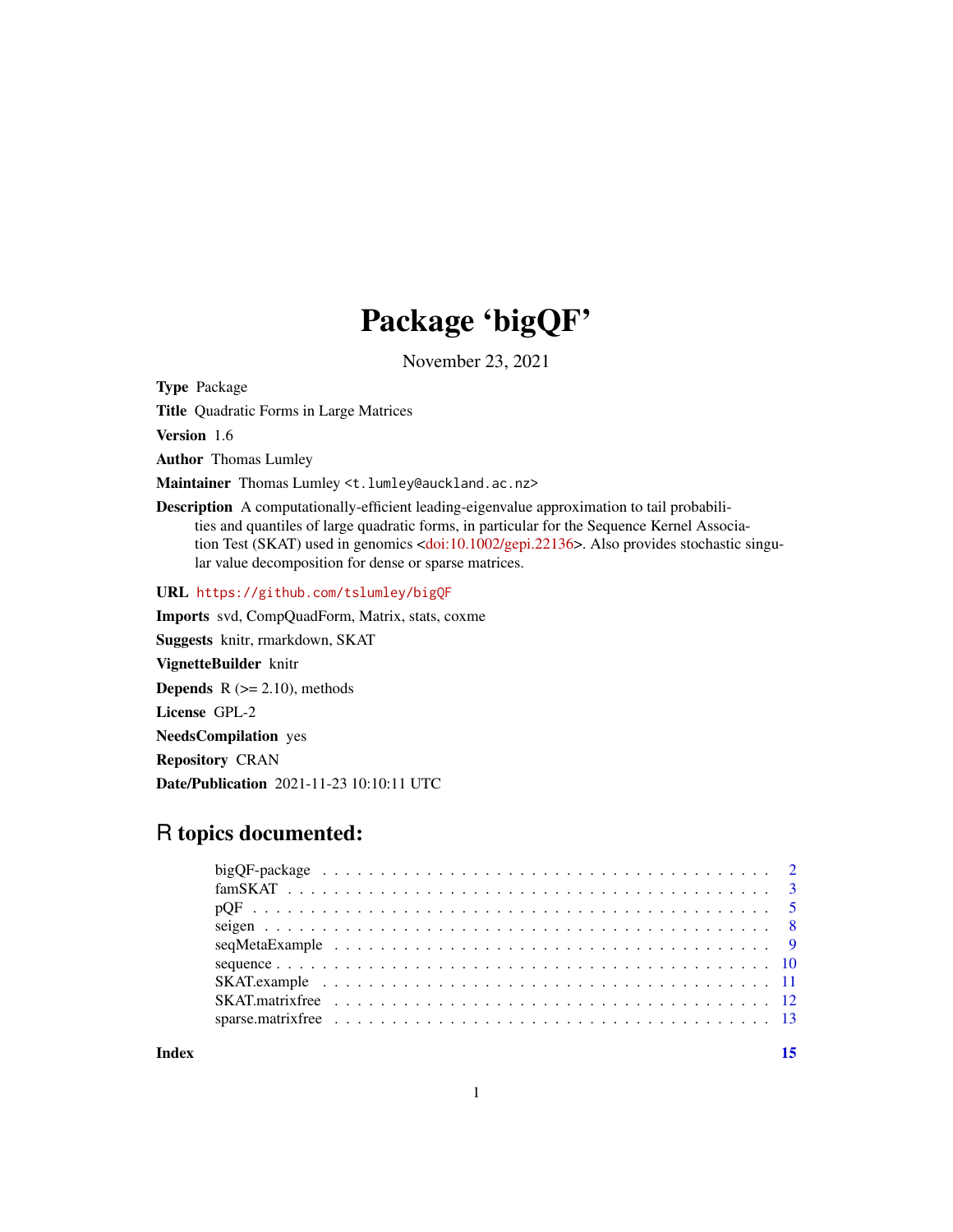<span id="page-1-0"></span>

A computationally-efficient leading-eigenvalue approximation to tail probabilities and quantiles of large quadratic forms, in particular for the Sequence Kernel Association Test (SKAT) used in genomics <doi:10.1002/gepi.22136>. Also provides stochastic singular value decomposition for dense or sparse matrices.

## Details

The DESCRIPTION file:

| Package:               | bigQF                                                                                                        |
|------------------------|--------------------------------------------------------------------------------------------------------------|
| Type:                  | Package                                                                                                      |
| Title:                 | <b>Quadratic Forms in Large Matrices</b>                                                                     |
| Version:               | 1.6                                                                                                          |
| Author:                | Thomas Lumley                                                                                                |
| Maintainer:            | Thomas Lumley <t.lumley@auckland.ac.nz></t.lumley@auckland.ac.nz>                                            |
| Description:           | A computationally-efficient leading-eigenvalue approximation to tail probabilities and quantiles of large qu |
| URL:                   | https://github.com/tslumley/bigQF                                                                            |
| Imports:               | svd, CompQuadForm, Matrix, stats, coxme                                                                      |
| Suggests:              | knitr, rmarkdown, SKAT                                                                                       |
| VignetteBuilder: knitr |                                                                                                              |
| Depends:               | methods                                                                                                      |
| License:               | $GPL-2$                                                                                                      |

Index of help topics:

| SKAT.example      | Data example from SKAT package                 |
|-------------------|------------------------------------------------|
| SKAT.matrixfree   | Make 'matrix-free' object for SKAT test        |
| bigOF-package     | Quadratic Forms in Large Matrices              |
| famSKAT           | Implicit matrix for family-based SKAT test     |
| pQF               | Tail probabilities for quadratic forms         |
| seigen            | Stochastic singular value decomposition        |
| seqMetaExample    | Example data, from seqMeta package             |
| sequence          | Simulated human DNA variant sequence           |
| sparse.matrixfree | Make 'matrix-free' object from (sparse) Matrix |
|                   |                                                |

This package computes tail probabilities for large quadratic forms, with the motivation being the SKAT test used in DNA sequence association studies.

The true distribution is a linear combination of 1-df chi-squared distributions, where the coefficients are the non-zero eigenvalues of the matrix A defining the quadratic form  $z^T A z$ . The package uses an approximation to the distribution consisting of the largest neig terms in the linear combination plus the Satterthwaite approximation to the rest of the linear combination.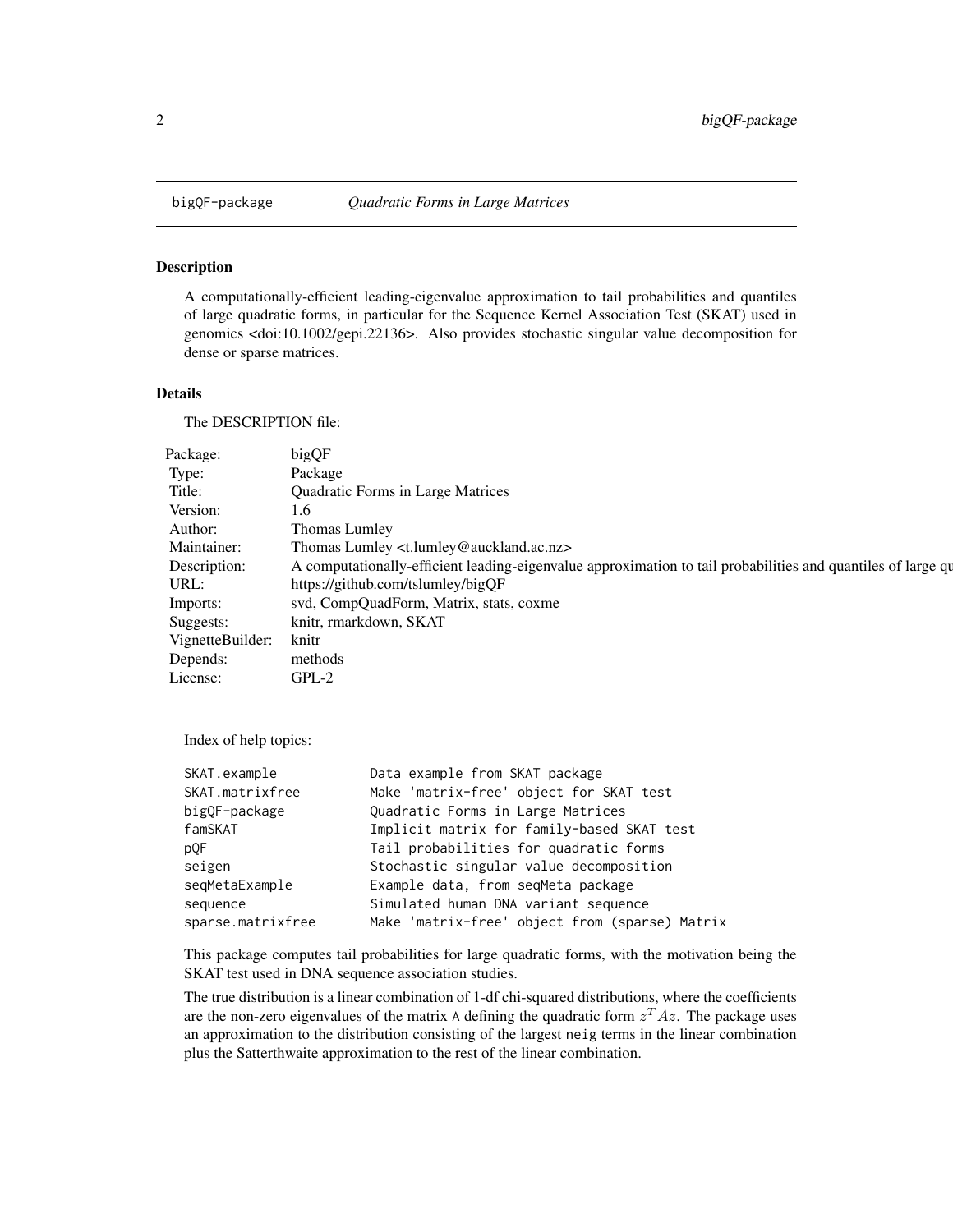#### <span id="page-2-0"></span>famSKAT 3

The main function is  $pQF$ , which has options for how to compute the leading eigenvalues (Lanczostype algorithm or stochastic SVD) and how to compute the linear combination (inverting the characteristic function or a saddlepoint approximation). The Lanczos algorithm is from the svd package; the stochastic SVD can be called directly via [ssvd](#page-7-1) or [seigen](#page-7-2)

Given a square matrix,  $pQF$  uses it as A. If the input is a non-square matrix M, then A is crossprod(M). The function can also be used matrix-free, given an object containing functions to compute the product and transpose-product by M. This last option is described in the "matrix-free" vignette. The matrix-free algorithm also uses a randomised estimator to estimate the trace of crossprod(A). The function sparse.matrixfree constructs a object for matrix-free use of pQF from a sparse Matrix object. The algorithms are described in the Lumley et al (2018) reference.

Finally, there are functions specifically for the SKAT family of genomic tests. These take a genotype matrix and an adjustment model as arguments and produce an object that contains the test statistic in its Q component and which can be used as an argument to pQF to extract p-values: [SKAT.matrixfree](#page-11-1) and famSKAT. The vignette "Checking pQF vs SKAT" compares SKAT.matrixfree to the SKAT package and illustrates how it can be used

#### Author(s)

Thomas Lumley

Maintainer: Thomas Lumley <t.lumley@auckland.ac.nz>

#### References

Tong Chen, Thomas Lumley (2019) Numerical evaluation of methods approximating the distribution of a large quadratic form in normal variables. Computational Statistics & Data Analysis. 139: 75-81,

Lumley et al. (2018) Sequence kernel association tests for large sets of markers: tail probabilities for large quadratic forms. Genet Epidemiol . 2018 Sep;42(6):516-527. doi: 10.1002/gepi.22136

Nathan Halko, Per-Gunnar Martinsson, Joel A. Tropp (2010) Finding structure with randomness: Probabilistic algorithms for constructing approximate matrix decompositions. [https://arxiv.](https://arxiv.org/abs/0909.4061) [org/abs/0909.4061](https://arxiv.org/abs/0909.4061).

Lee, S., with contributions from Larisa Miropolsky, and Wu, M. (2015). SKAT: SNP-Set (Sequence) Kernel Association Test. R package version 1.1.2.

Lee, S., Wu, M. C., Cai, T., Li, Y., Boehnke, M., and Lin, X. (2011). Rare-variant association testing for sequencing data with the sequence kernel association test. American Journal of Human Genetics, 89:82-93.

<span id="page-2-1"></span>famSKAT *Implicit matrix for family-based SKAT test*

#### **Description**

Like link{SKAT.matrixfree} but for the family-based test of Chen and colleagues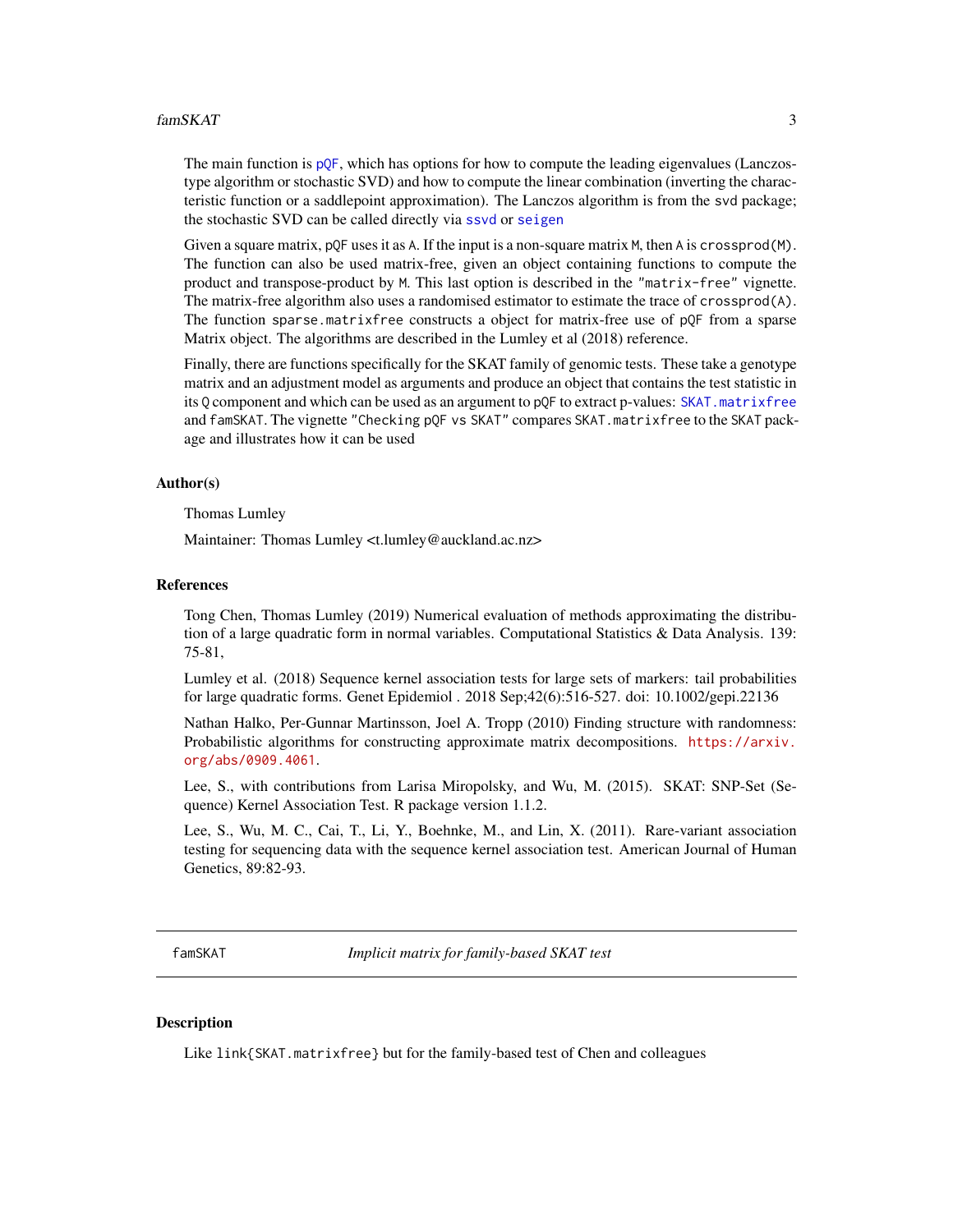## Usage

```
famSKAT(G, model,...)
## S3 method for class 'lmekin'
famSKAT(G, model, kinship, weights = function(maf) dbeta(maf, 1, 25),...)
## S3 method for class 'GENESIS.nullMixedModel'
famSKAT(G, model, threshold=1e-10, weights = function(maf) dbeta(maf, 1, 25),...)
## S3 method for class 'famSKAT_lmekin'
update(object,G,...)
## S3 method for class 'famSKAT_genesis'
update(object,G,...)
```
## Arguments

| G         | A 0/1/2 matrix whose columns are markers and whose rows are samples. Should<br>be mostly zero.                                                                                                                                                                                                         |
|-----------|--------------------------------------------------------------------------------------------------------------------------------------------------------------------------------------------------------------------------------------------------------------------------------------------------------|
| model     | Object representing a linear mixed model for covariate adjustment. Current<br>methods are for class lmekin which must have been fitted with x=TRUE, and<br>for the output of fitNullMM from the GENESIS package.                                                                                       |
| kinship   | The sparse kinship matrix: the model will have used 2*kinship in its varlist<br>argument.                                                                                                                                                                                                              |
| threshold | A threshold for setting elements of the phenotype precision matrix to exact ze-<br>ros.                                                                                                                                                                                                                |
| weights   | A weight function used in SKAT: the default is the standard one.                                                                                                                                                                                                                                       |
| object    | An existing famSKAT object to be updated with a new set of genotypes (eg for a<br>new gene or genomic window), keeping the same phenotype and kinship struc-<br>ture. Avoids recomputing the Cholesky square root of the phenotype variance<br>matrix, which will often be a computational bottleneck. |
| $\cdots$  | for future expansion                                                                                                                                                                                                                                                                                   |

## Value

An object of class c("famSKAT","matrixfree")

### Note

The matrix and test statistic both differ by a factor of var(y)/2 from SKAT.matrixfree when used with unrelated individuals (because the Chen et al reference differs from the original SKAT paper by the same factor)

## References

Chen H, Meigs JM, Dupuis J (2013) Sequence Kernel Association Test for Quantitative Traits in Family Samples. Genet Epidemiol. 37(2): 196-204.

## See Also

[SKAT.matrixfree](#page-11-1), [pQF](#page-4-1)

<span id="page-3-0"></span>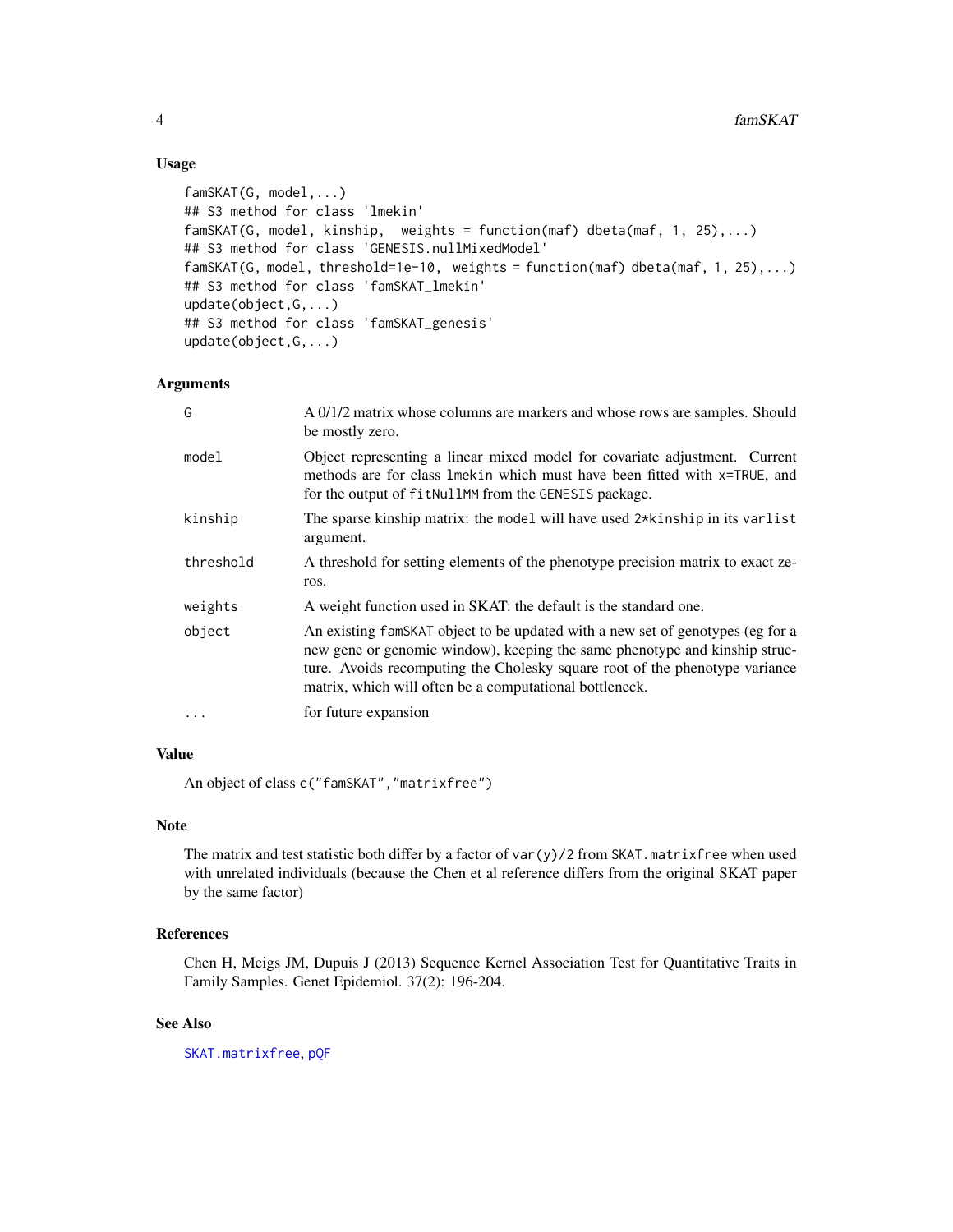### <span id="page-4-0"></span> $pQF$  5

## Examples

```
data(seqMetaExample)
m<-coxme::lmekin(y~sex+bmi+(1|id),data=pheno2,varlist=2*kins,
x=TRUE,y=TRUE,method="REML")
#first gene
g1snps<-c("1000001", "1000002", "1000003", "1000004", "1000005", "1000006",
"1000007", "1000008", "1000009", "1000010", "1000012", "1000013",
"1000014", "1000015")
Z2gene1<-Z2[,g1snps]
f<-famSKAT(Z2gene1, m, kins)
Q < -f$Q()
all.equal(Q, 56681.209)
## correct p is 0.742756401
pQF(Q,f,neig=4)
## gene10
g10snps<-as.character(1000017:1000036)
Z2gene10<-Z2[,g10snps]
f10<-update(f, Z2gene10)
Q10<-f10$Q()
all.equal(Q10,164656.19)
pQF(Q10,f10,neig=4)
```
<span id="page-4-1"></span>pQF *Tail probabilities for quadratic forms*

#### Description

Computes the upper tail probability for quadratic forms in standard Normal variables, using a leading-eigenvalue approximation that is feasible even for large matrices. Can take advantage of sparse matrices.

#### Usage

```
pQF(x, M, method = c("ssvd", "lanczos", "satterthwaite"), neig = 100,
  tr2.sample.size = 500, q = NULL,
  convolution.method = c("saddlepoint", "integration"),
  remainder.underflow=c("warn","missing","error"))
```
#### Arguments

x Vector of quantiles to compute tail probabilities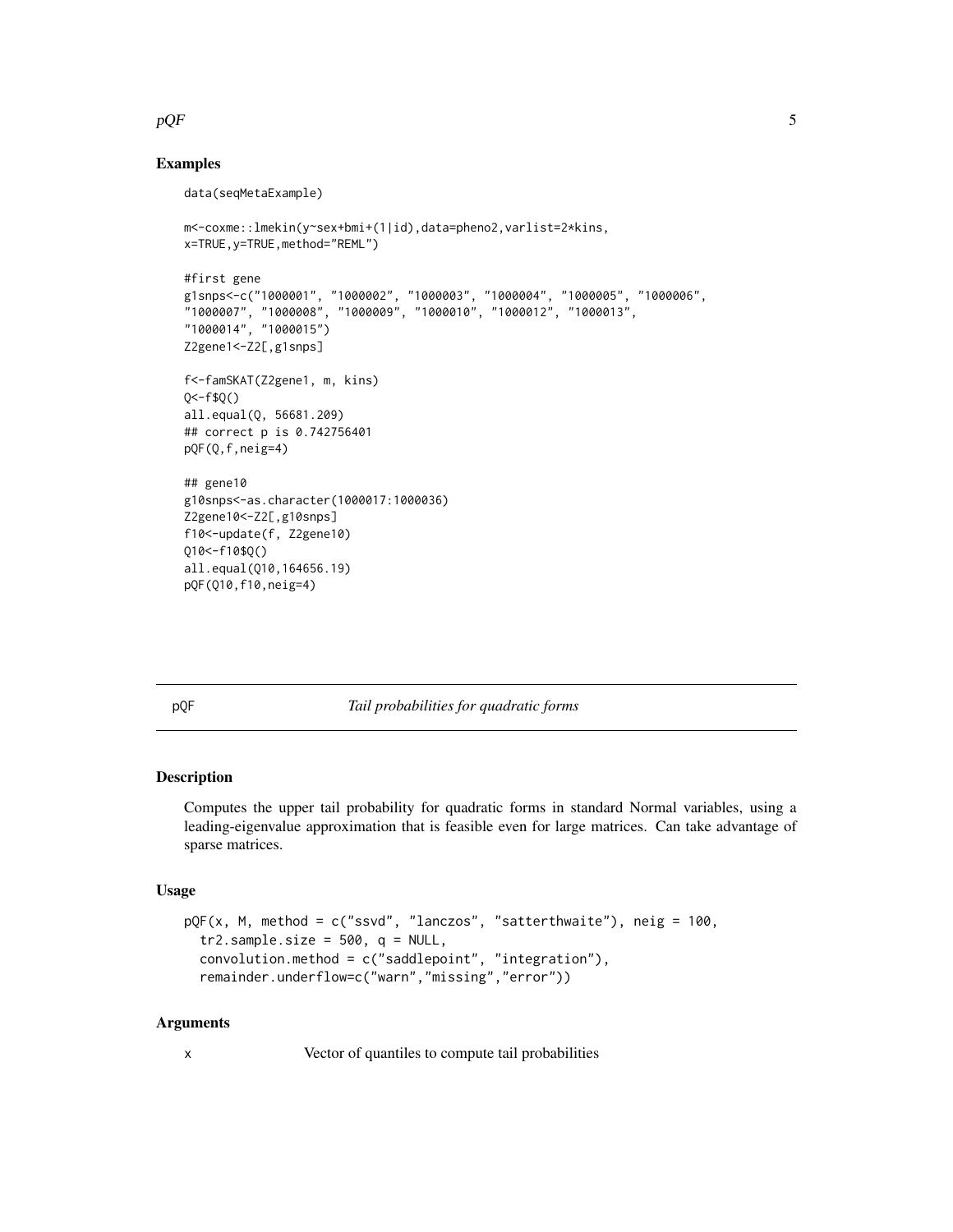<span id="page-5-0"></span>

| M                   | If M is square, it is the matrix in the quadratic form and is assumed to be sym-<br>metric. If it is not square, crossprod(M) is the matrix in the quadratic form,<br>although this matrix is never formed explicitly. It can also be an object of class<br>"matrixfree" to allow matrix-free multiplication for, eg, sparse matrices; see<br>SKAT.matrixfree for an example. |
|---------------------|-------------------------------------------------------------------------------------------------------------------------------------------------------------------------------------------------------------------------------------------------------------------------------------------------------------------------------------------------------------------------------|
| method              | Use stochastic SVD ("ssvd") or a thick-restarted Lanczos algorithm ("lanczos")<br>to extract the leading eigenvalues, or use the naive Satterthwaite approximation<br>("satterthwaite")                                                                                                                                                                                       |
| neig                | Number of leading eigenvalues to use                                                                                                                                                                                                                                                                                                                                          |
| tr2.sample.size     |                                                                                                                                                                                                                                                                                                                                                                               |
|                     | When $M$ is not square, a randomised estimator for the trace of crossprod $(M)$ <sup>^2</sup><br>is used. This is the sample size. When M is of "matrixfree" and does not<br>include the trace of crossprod(M) as a component, this sample size will also be<br>used to compute that. See Hutchinson reference.                                                               |
| q                   | Power iteration parameter for the stochastic SVD (see the Halko et al reference)                                                                                                                                                                                                                                                                                              |
| convolution.method  |                                                                                                                                                                                                                                                                                                                                                                               |
|                     | For either the "ssvd" or "lanczos" methods, how the convolution of the leading-<br>eigenvalue terms is performed: by Kuonen's saddlepoint approximation or Davies'<br>algorithm inverting the characteristic function                                                                                                                                                         |
| remainder.underflow |                                                                                                                                                                                                                                                                                                                                                                               |
|                     | How should underflow of the remainder term (see Details) be handled? The<br>default is a warning, with "error" an error is thrown, and with "miss" the<br>return value will be NaN.                                                                                                                                                                                           |
| ails                |                                                                                                                                                                                                                                                                                                                                                                               |

#### Deta

Increasing neig or q will improve the accuracy of approximation. In simulated human sequence data, neig=100 is satisfactory for 5000 samples and markers. Increasing q should help when the singular values of M decrease slowly. The default sample size for the randomized trace estimator seems to be large enough.

If the remainder term in the approximation has less than 1 degree of freedom it will be dropped, and remainder.underflow controls how this is handled. The approximation will then be anticonservative, but usually not seriously so.

In earlier versions, method="satterthwaite" rounded the number of degrees of freedom up to the next integer; it now does not round.

In the current version when M is of class "matrix-free" and method="ssvd", an improved estimator of the remainder term is used. Instead of using Hutchinson's randomised trace estimator and subtracting the known eigenvalues, we apply the randomised trace estimator after projecting orthogonal to the known eigenvectors. After more evaluation, the improvement is likely to be extended to the other methods for rectangular matrices.

By default, Davies's algorithm is run with a tolerance of 1e-9. This can be changed by setting, eg, options(bigQF.davies.threshold=1e-12)

#### Value

Vector of upper tail probabilities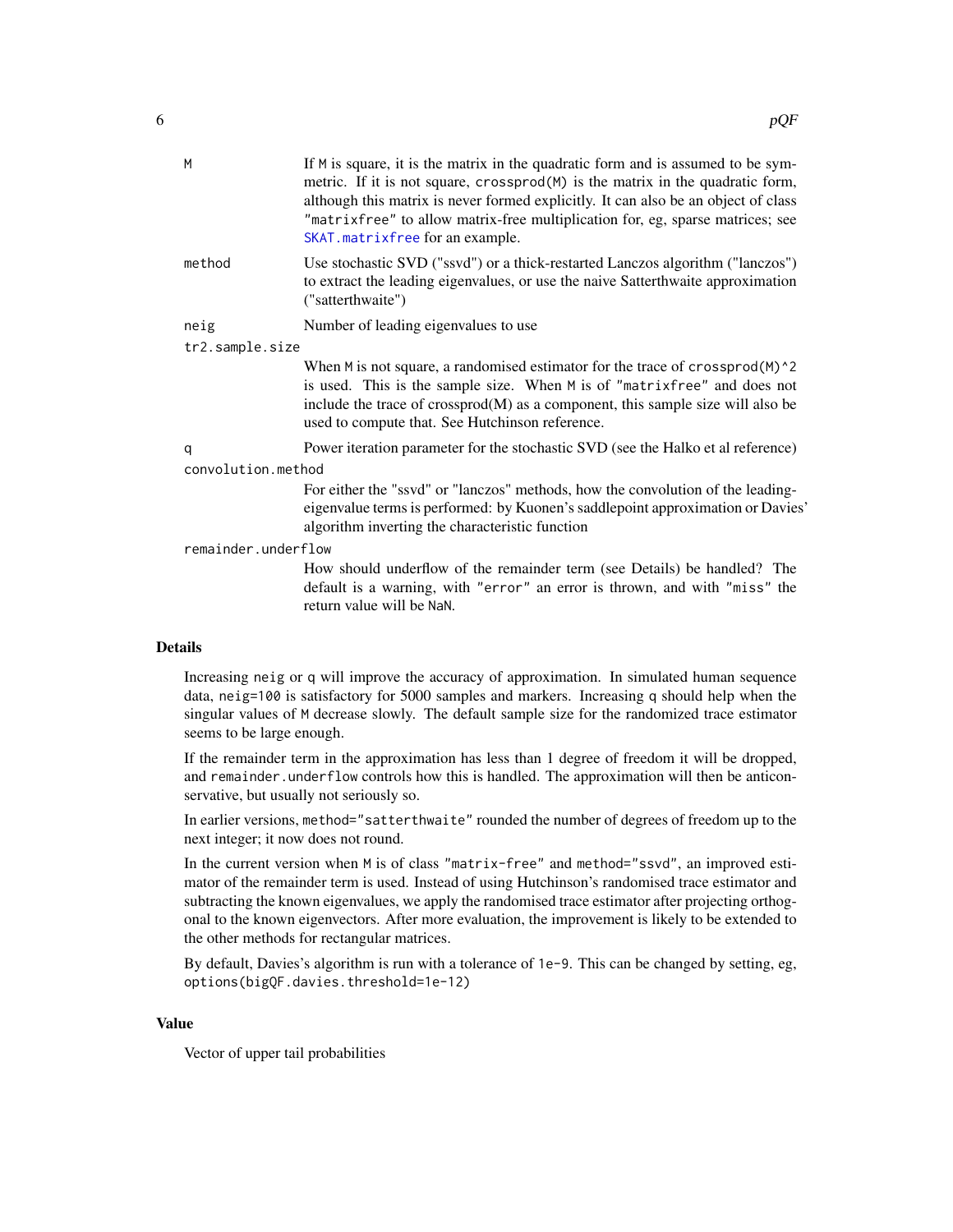<span id="page-6-0"></span> $pQF$  7

#### Author(s)

Thomas Lumley

#### References

Lumley et al. (2018) "Sequence kernel association tests for large sets of markers: tail probabilities for large quadratic forms" Genet Epidemiol. 2018 Sep;42(6):516-527. doi: 10.1002/gepi.22136

Tong Chen, Thomas Lumley (2019) Numerical evaluation of methods approximating the distribution of a large quadratic form in normal variables. Computational Statistics & Data Analysis. 139: 75-81,

Thomas Lumley (2017) "How to add chi-squareds" [https://notstatschat.rbind.io/2017/12/](https://notstatschat.rbind.io/2017/12/06/how-to-add-chi-squareds/) [06/how-to-add-chi-squareds/](https://notstatschat.rbind.io/2017/12/06/how-to-add-chi-squareds/)

Thomas Lumley (2016) "Large quadratic forms" [https://notstatschat.rbind.io/2016/09/](https://notstatschat.rbind.io/2016/09/27/large-quadratic-forms/) [27/large-quadratic-forms/](https://notstatschat.rbind.io/2016/09/27/large-quadratic-forms/)

Nathan Halko, Per-Gunnar Martinsson, Joel A. Tropp (2010) "Finding structure with randomness: Probabilistic algorithms for constructing approximate matrix decompositions" [https://arxiv.](https://arxiv.org/abs/0909.4061) [org/abs/0909.4061](https://arxiv.org/abs/0909.4061).

Hutchinson, M. F. (1990). A stochastic estimator of the trace of the influence matrix for Laplacian smoothing splines. Communications in Statistics - Simulation and Computation, 19(2):433-450.

#### See Also

```
ssvd,SKAT.matrixfree
```
#### Examples

```
data(sequence)
dim(sequence)
```
skat<-SKAT.matrixfree(sequence) skat\$trace pQF(c(33782471,7e7,1e8),skat, n=100)

```
# Don't run these; they take a few minutes
G<-sequence
wuweights<-function(maf) dbeta(maf,1,25)
tmp<-wuweights(colMeans(G)/2)*t(G)
tildeGt<-t(tmp-rowMeans(tmp))/sqrt(2)
sum(tildeGt^2)
```

```
pQF(c(33782471,7e7,1e8), tildeGt, n=100)
```

```
H<-crossprod(tildeGt)
pQF(c(33782471,7e7,1e8), H, n=100)
```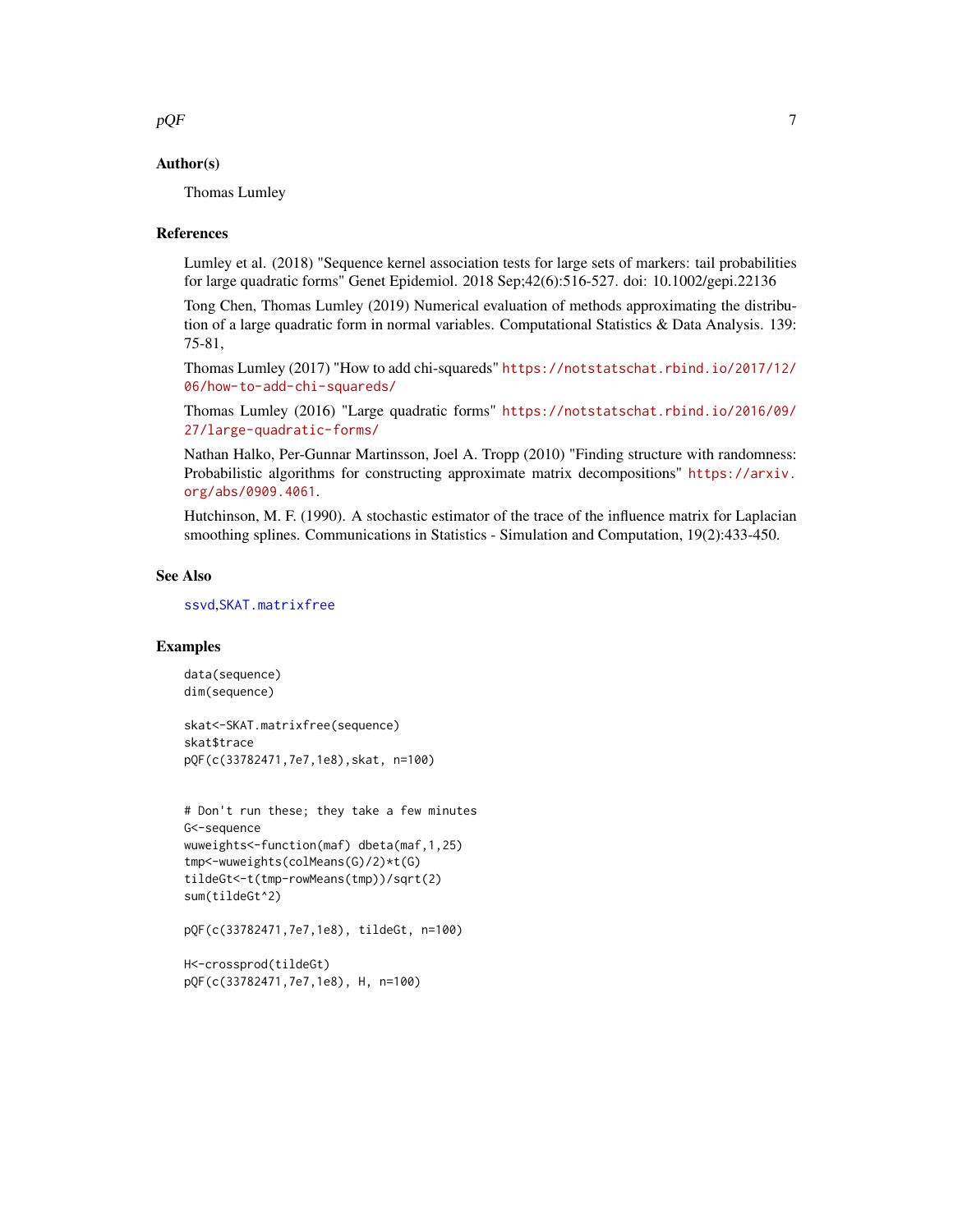<span id="page-7-2"></span><span id="page-7-1"></span><span id="page-7-0"></span>

Extract the leading eigenvalues of a large matrix and their eigenvectors, using random projections.

### Usage

```
ssvd(M, n,U=FALSE, V=FALSE,q=3, p=10)
seigen(M, n, only.values = TRUE, q = 3, symmetric = FALSE, spd = FALSE, p = 10)
```
## Arguments

| M           | A square matrix                                                                                      |
|-------------|------------------------------------------------------------------------------------------------------|
| n           | Number of eigenvalues to extract                                                                     |
| U, V        | If TRUE return the left (respectively, right) singular vectors as well as the singular<br>values     |
| only.values | If TRUE, only extract the eigenvalues, otherwise also extract corresponding eigen-<br>vectors        |
| q           | Number of power iterations to use in constructing the projection basis (zero or<br>more)             |
| symmetric   | If TRUE, assume the matrix is symmetric                                                              |
| spd         | If TRUE, assume the matrix is positive definite and use the Nystrom method to<br>improve estimation. |
| p           | The oversampling parameter: number of extra dimensions above n for the ran-<br>dom projection        |

## Details

The parameters p and q are as in the reference. Both functions use Algorithm 4.3 to construct a projection; ssvd then uses Algorithm 5.1. With spd=TRUE, seigen uses Algorithm 5.5, otherwise Algorithm 5.3

## Value

A list with components

| values  | eigenvalues                                             |
|---------|---------------------------------------------------------|
| vectors | matrix whose columns are the corresponding eigenvectors |

## Note

Unlike the Lanczos-type algorithms, this is accurate only for large matrices.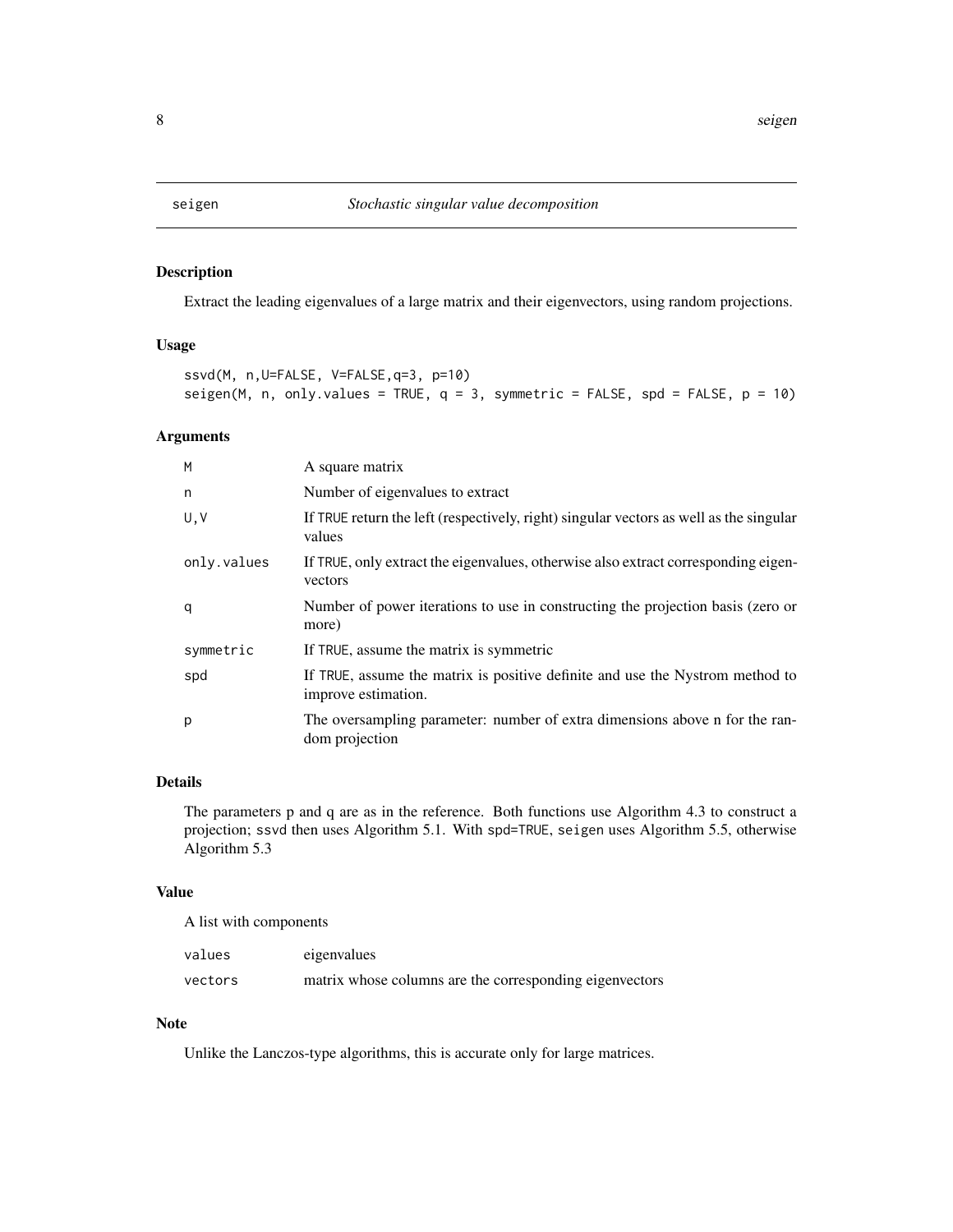## <span id="page-8-0"></span>seqMetaExample 9

#### Author(s)

Thomas Lumley

#### References

Nathan Halko, Per-Gunnar Martinsson, Joel A. Tropp (2010) "Finding structure with randomness: Probabilistic algorithms for constructing approximate matrix decompositions" [https://arxiv.](https://arxiv.org/abs/0909.4061) [org/abs/0909.4061](https://arxiv.org/abs/0909.4061).

#### See Also

[ssvd](#page-7-1), [eigen](#page-0-0)

## Examples

```
data(sequence)
G<-sequence[1:1000,]
H<-tcrossprod(G)
seigen(H,n=10,spd=TRUE,q=5)
```
eigen(H, symmetric=TRUE,only.values=TRUE)\$values[1:10]

seqMetaExample *Example data, from seqMeta package*

## Description

Contains simulated data for two cohorts taken from the seqMeta package. The individual genes are too small for this to be a good use of the leading-eigenvalue approximation, but the data at least allow basic numerical comparisons.

#### Usage

data(seqMetaExample)

#### Format

This contains simulated data for two cohorts

Z1,Z2 Genotype matrices for cohorts 1 and 2 respectively pheno1,pheno2 phenotype matrices for cohorts 1 and 2 respectively kins The kinship matrix for cohort 2

## Source

<https://github.com/DavisBrian/seqMeta>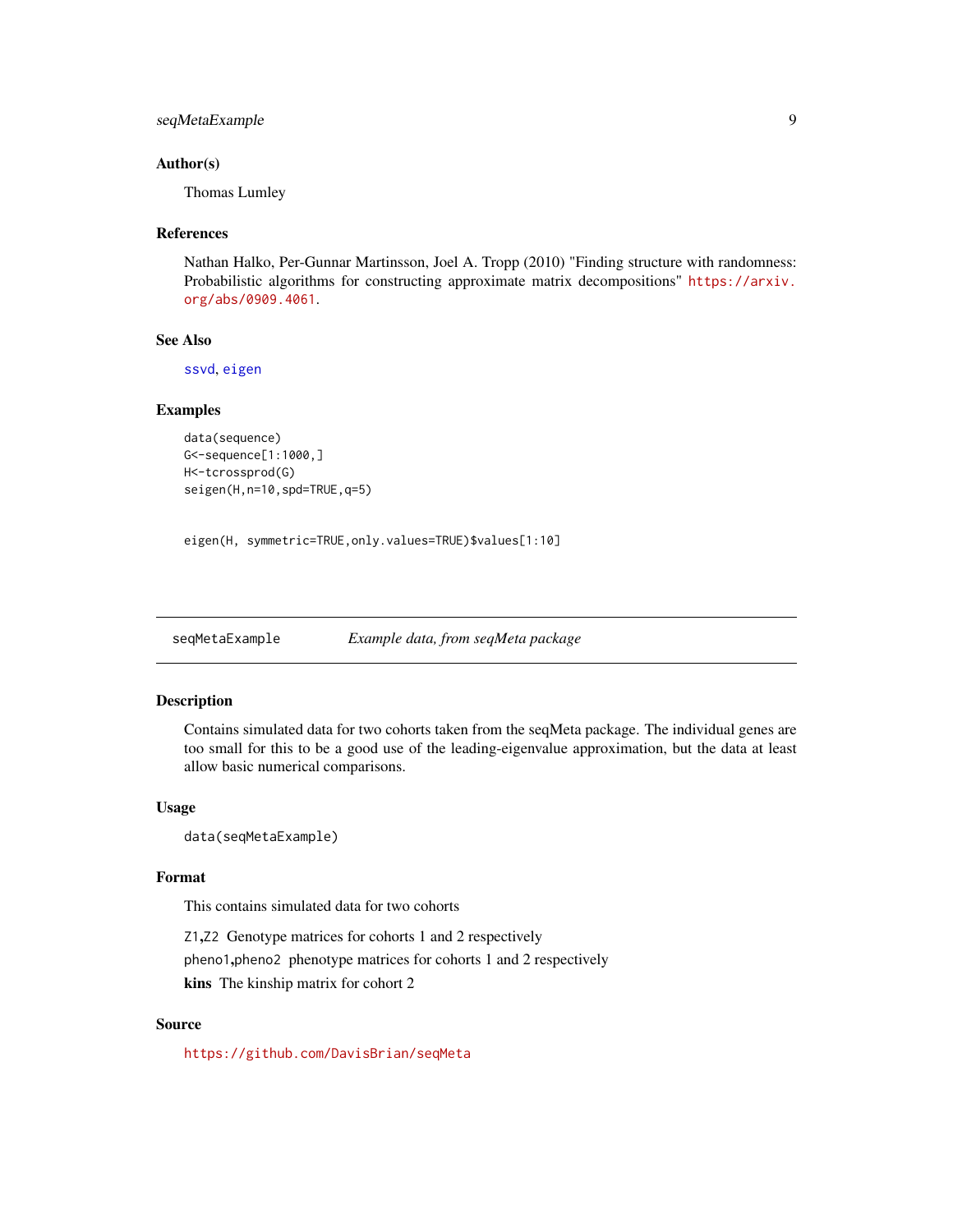## Examples

data(seqMetaExample)

```
m<-coxme::lmekin(y~sex+bmi+(1|id),data=pheno2,varlist=2*kins,
x=TRUE,y=TRUE,method="REML")
#first gene
g1snps<-c("1000001", "1000002", "1000003", "1000004", "1000005", "1000006",
"1000007", "1000008", "1000009", "1000010", "1000012", "1000013",
"1000014", "1000015")
Z2gene1<-Z2[,g1snps]
f<-famSKAT(Z2gene1, m, kins)
Q < -f$Q()
all.equal(Q, 56681.209)
## correct p is 0.742756401
pQF(Q,f,neig=4)
```
sequence *Simulated human DNA variant sequence*

#### Description

A matrix with number of copies of the minor allele for 4028 variants on 5000 people, simulated using the Markov Coalescent Simulator of Chen and coworkers.

#### Usage

data("sequence")

## Format

The format is: num [1:5000, 1:4028] 0 0 0 0 0 0 0 0 0 0 ...

#### Source

<https://github.com/gchen98/macs>

#### References

Gary K Chen, Paul Marjoram, and Jeffrey D. Wall (2009) Fast and flexible simulation of DNA sequence data Genome Research 19:136-142. <http://genome.cshlp.org/content/19/1/136>

## Examples

```
data(sequence)
summary(colMeans(sequence))
```
<span id="page-9-0"></span>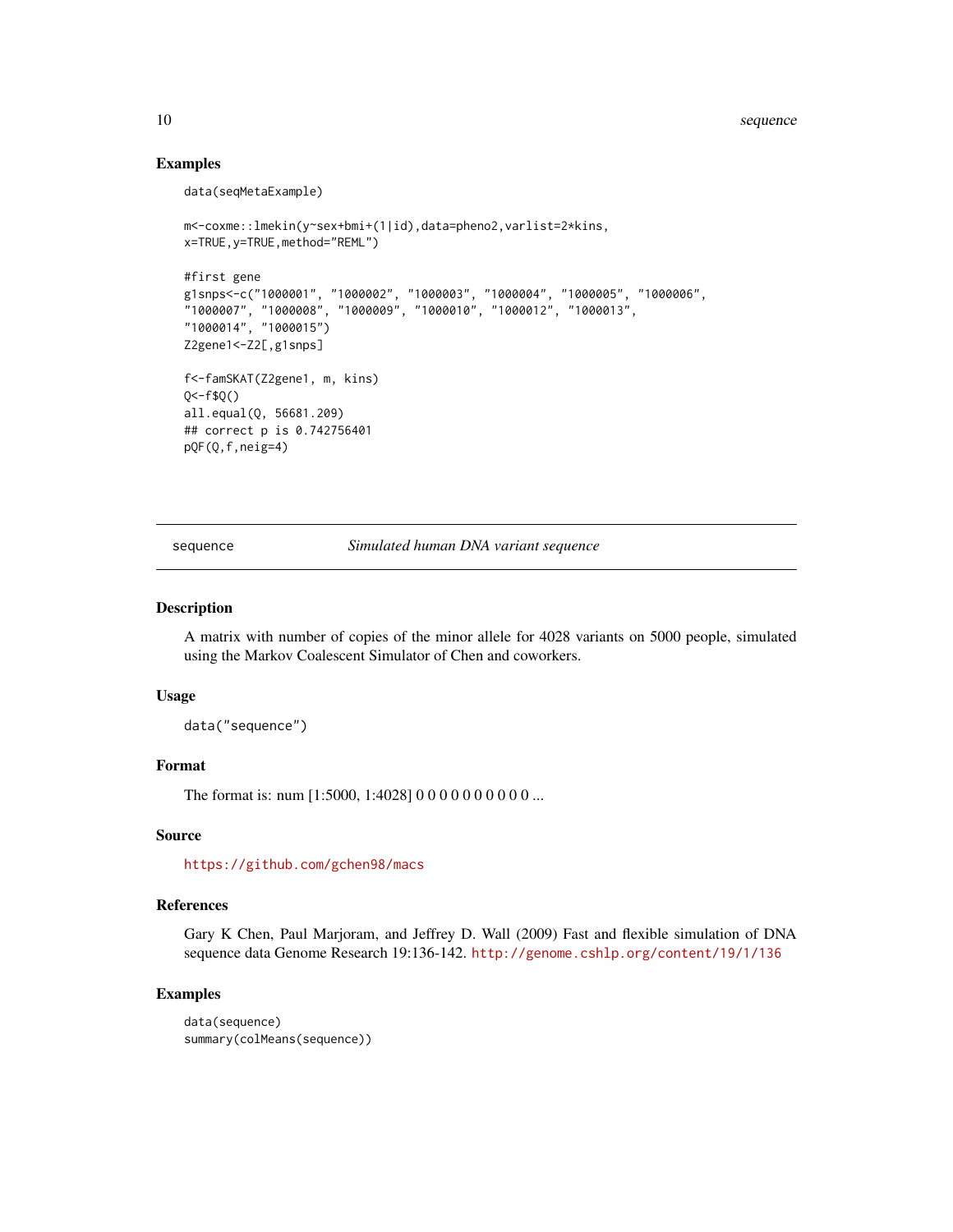<span id="page-10-0"></span>

These data (probably synthetic) come from the SKAT package. The data set is too small for the leading-eigenvalue approximation to really make sense, but it provides some numerical comparison. The SKAT Q statistic should match exactly, the p-values should be fairly close.

#### Usage

data("SKAT.example")

#### Format

SKAT.example contains the following objects:

- Z a numeric genotype matrix of 2000 individuals and 67 SNPs. Each row represents a different individual, and each column represents a different SNP marker.
- X a numeric matrix of 2 covariates.
- y.c a numeric vector of continuous phenotypes.
- y.b a numeric vector of binary phenotypes.

#### Source

<https://www.hsph.harvard.edu/skat/>

#### Examples

```
data(SKAT.example)
```

```
skat1mf <- SKAT.matrixfree(SKAT.example$Z)
Q<-skat1mf$Q(SKAT.example$y.c)
all.equal(as.numeric(Q), 234803.786)
## correct value is 0.01874576
pQF(Q, skat1mf, neig=4, convolution.method="integration")
skat2mf <- SKAT.matrixfree(SKAT.example$Z, model=lm(y.c~1, data=SKAT.example))
Q<-skat2mf$Q()
all.equal(Q, 234803.786)
## correct value is 0.01874576
pQF(Q, skat2mf, neig=4, convolution.method="integration")
skat3mf <- SKAT.matrixfree(SKAT.example$Z, model=lm(y.c~X, data=SKAT.example))
Q<-skat3mf$Q()
all.equal(Q, 298041.542)
## correct value is 0.002877041
pQF(Q, skat3mf, neig=4, convolution.method="integration")
```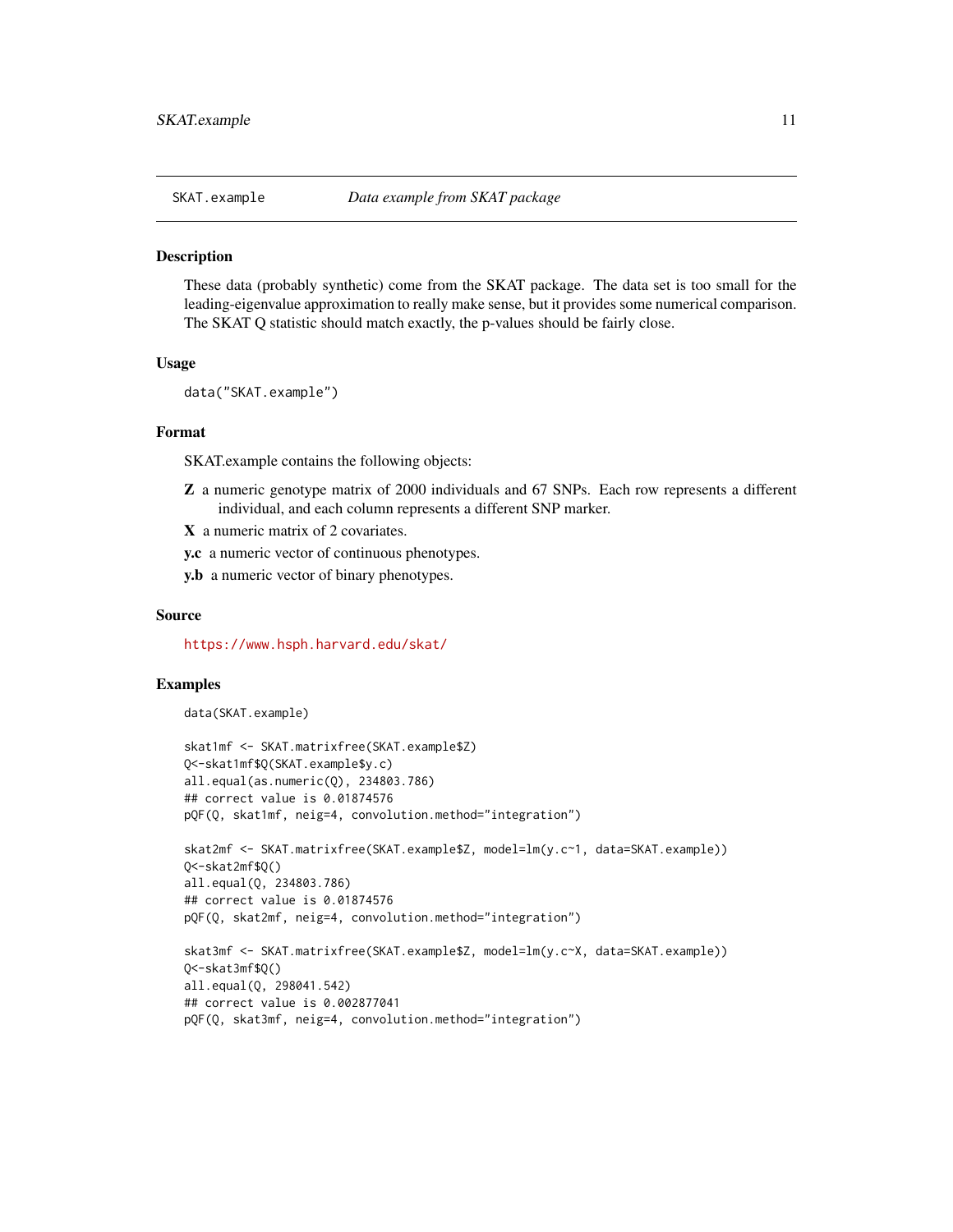<span id="page-11-1"></span><span id="page-11-0"></span>

'Matrix-free' or 'implicit' linear algebra uses a matrix only through the linear operations of multiplying by the matrix or its transpose. It's suitable for sparse matrices, and also for structured matrices that are not sparse but still have fast algorithms for multiplication. The Sequence Kernel Association Test is typically performed on sparse genotype data, but the matrix involved in computations has been centered and is no longer sparse.

#### Usage

```
SKAT.matrixfree(G,weights=function(maf) dbeta(maf,1,25), model=NULL,...)
## S3 method for class 'lm'
SKAT.matrixfree(G,weights=function(maf) dbeta(maf,1,25), model=NULL,...)
## S3 method for class 'glm'
SKAT.matrixfree(G,weights=function(maf) dbeta(maf,1,25), model=NULL,...)
## S3 method for class 'lmekin'
SKAT.matrixfree(G,weights=function(maf) dbeta(maf,1,25), model=NULL, kinship,...)
```
#### Arguments

| weights<br>A weight function used in SKAT: the default is the standard one.                             | A 0/1/2 matrix whose columns are markers and whose rows are samples. Should |
|---------------------------------------------------------------------------------------------------------|-----------------------------------------------------------------------------|
|                                                                                                         |                                                                             |
| model<br>A linear model, generalised linear model, or line k in object used for adjustment,<br>or NULL  |                                                                             |
| kinship<br>A (sparse) kinship matrix. The model will have used $2*$ kinship in its varlist<br>argument. |                                                                             |
| to keep CMD check happy<br>$\cdot$ $\cdot$ $\cdot$                                                      |                                                                             |

## Details

If the adjustment model is NULL the object contains the trace of the underlying quadratic form, if the adjustment model is not NULL the trace will be estimated using Hutchinson's randomised estimator inside [pQF](#page-4-1). The lmekin method calls [famSKAT](#page-2-1).

## Value

An object of class matrixfree

## Author(s)

Thomas Lumley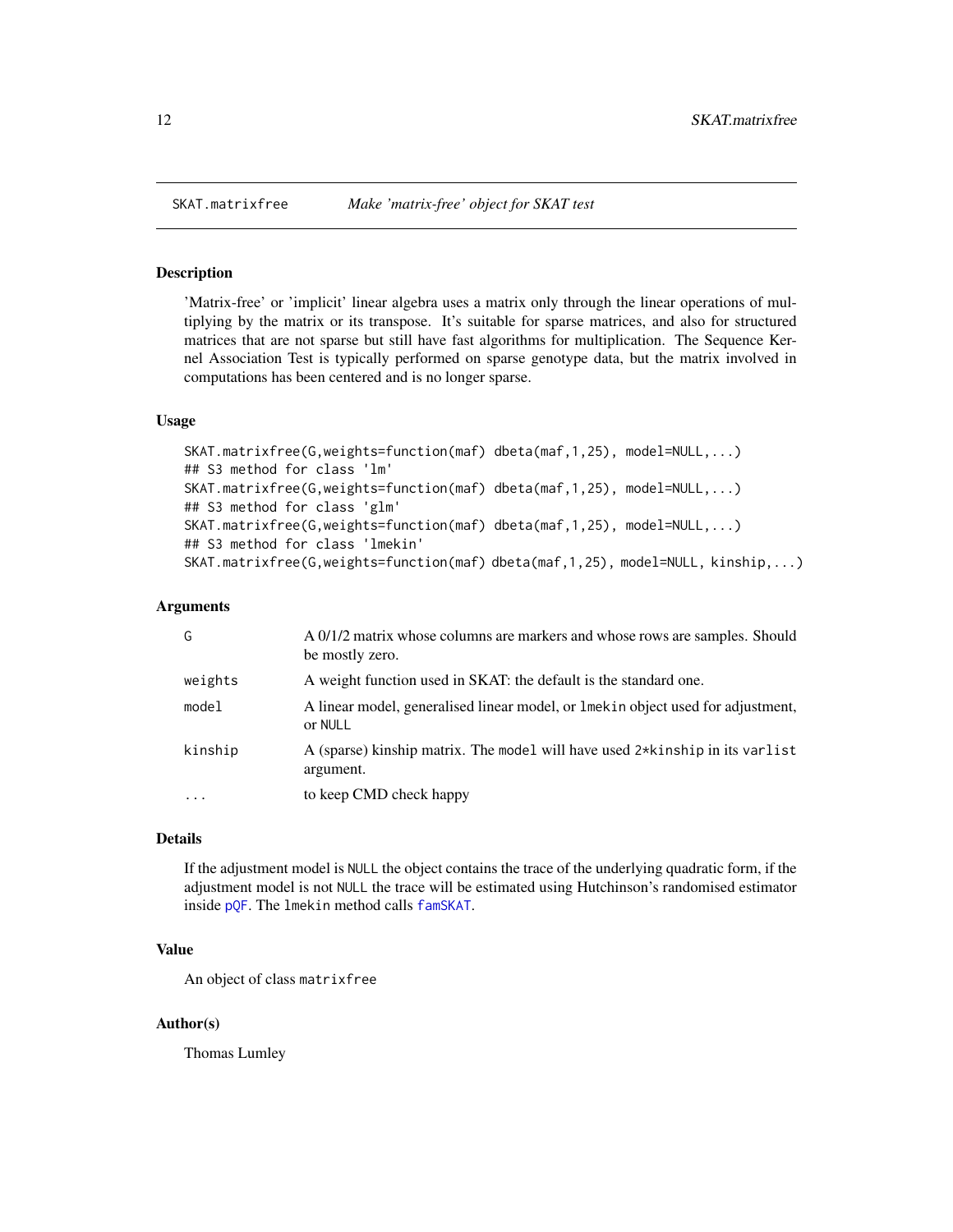## <span id="page-12-0"></span>sparse.matrixfree 13

#### References

Lee, S., with contributions from Larisa Miropolsky, and Wu, M. (2015). SKAT: SNP-Set (Sequence) Kernel Association Test. R package version 1.1.2.

Lee, S., Wu, M. C., Cai, T., Li, Y., Boehnke, M., and Lin, X. (2011). Rare-variant association testing for sequencing data with the sequence kernel association test. American Journal of Human Genetics, 89:82-93.

Wu, M. C., Kraft, P., Epstein, M. P., Taylor, D. M., Channock, S. J., Hunter, D. J., and Lin, X. (2010). Powerful SNP set analysis for case-control genome-wide association studies. American Journal of Human Genetics, 86:929-942.

#### See Also

[pQF](#page-4-1) [sparse.matrixfree](#page-12-1)

## Examples

```
data(sequence)
skat<-SKAT.matrixfree(sequence)
skat$trace
pQF(c(33782471,7e7,1e8), skat,n=100, tr2.sample.size=500)
data(SKAT.example)
skat1mf <- SKAT.matrixfree(SKAT.example$Z)
(Q<-skat1mf$Q(SKAT.example$y.c))
all.equal(as.numeric(Q), 234803.786)
## correct value is 0.01874576
pQF(Q, skat1mf, neig=4, convolution.method="integration")
skat3mf <- SKAT.matrixfree(SKAT.example$Z, model=lm(y.c~X, data=SKAT.example))
(Q<-skat3mf$Q())
all.equal(Q, 298041.542)
```

```
## correct value is 0.002877041
pQF(Q, skat3mf, neig=4, convolution.method="integration")
```
<span id="page-12-1"></span>sparse.matrixfree *Make 'matrix-free' object from (sparse) Matrix*

#### **Description**

Packages a matrix (which will typically be a sparse Matrix) for 'matrix-free' or 'implicit' stochastic SVD.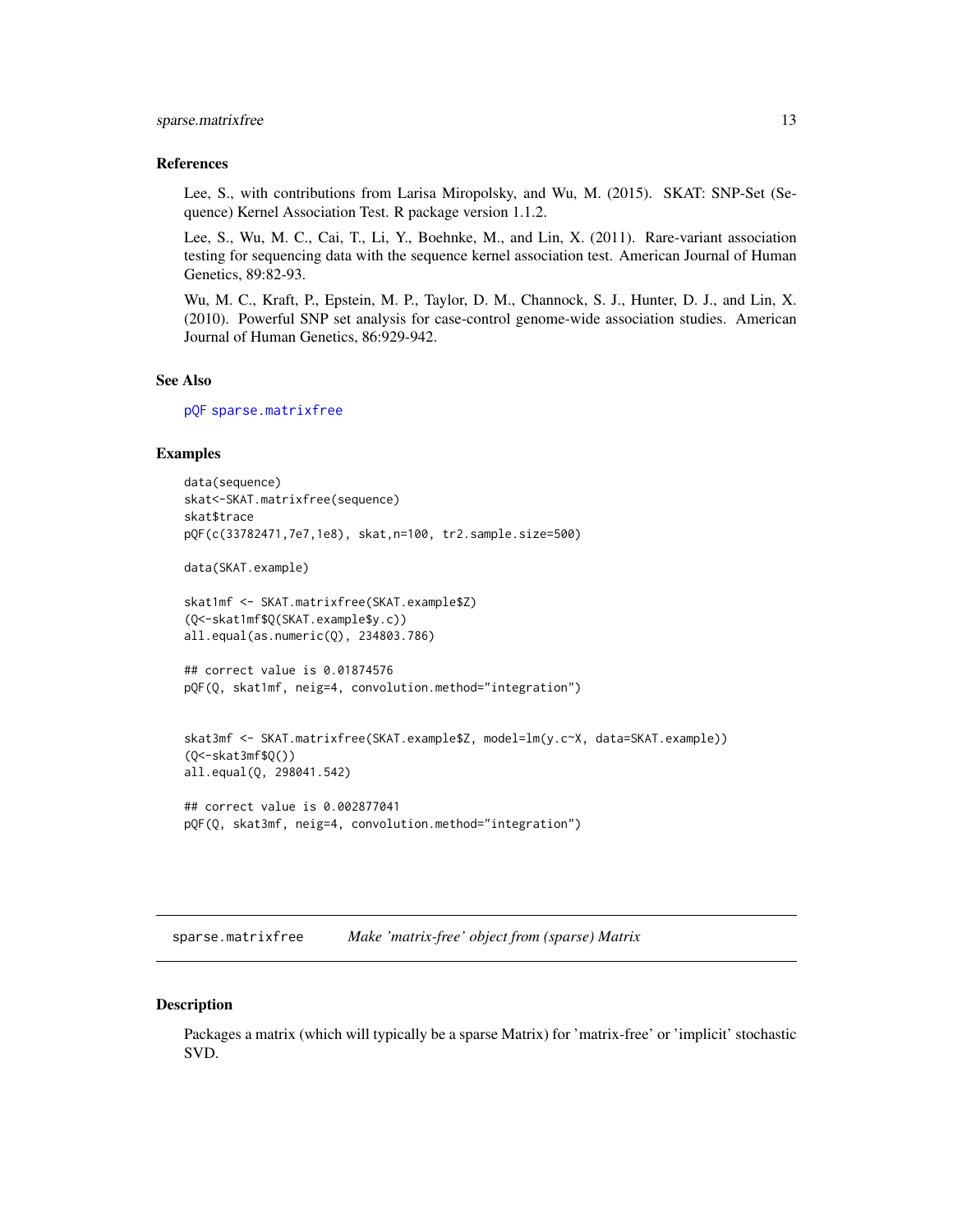## <span id="page-13-0"></span>Usage

sparse.matrixfree(M)

## Arguments

| A matrix or Matrix |
|--------------------|
|                    |

## Value

Object of class 'matrixfree', with components

| mult  | Function to multiply by M            |
|-------|--------------------------------------|
| tmult | Function to multiply by $t(M)$       |
| trace | trace of $t(M)$ %*%M, needed for pOF |
| ncol  | dimensions of M                      |
| nrow  | dimensions of M                      |

## Author(s)

Thomas Lumley

## See Also

[pQF](#page-4-1),link{seigen},[ssvd](#page-7-1), [SKAT.matrixfree](#page-11-1)

## Examples

data(sequence) Msp<-sparse.matrixfree(sequence) ssvd(Msp,n=10)

## this is slow, don't run it svd(sequence,nu=0,nv=0)\$d[1:10]